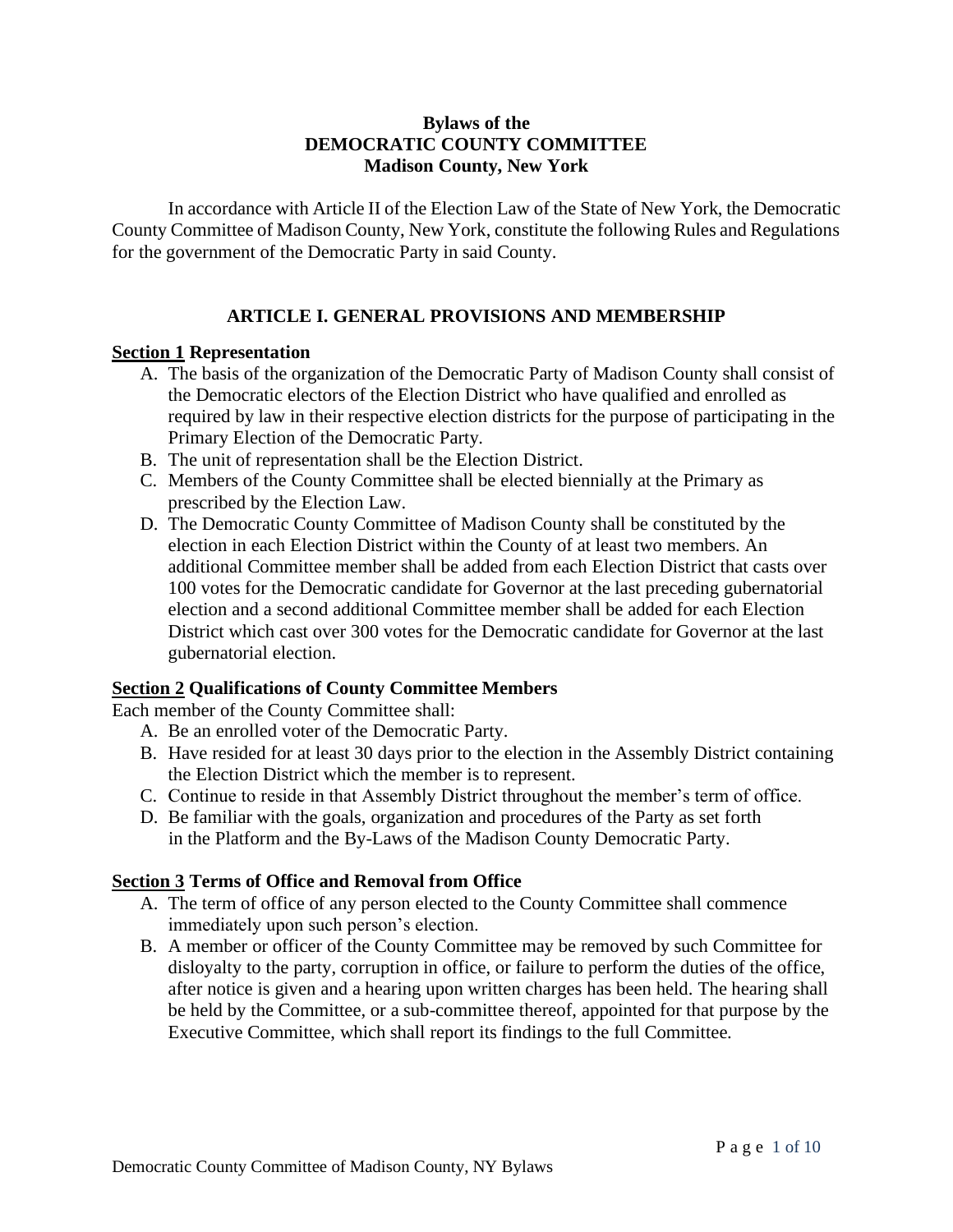### **Section 4 City, Town, and Village Committees**

- A. The City of Oneida and each Town in Madison County shall establish its own Democratic Committee. Incorporated Villages may do the same.
- B. In addition to participating in the affairs and government of the County Committee, such City, Town, or Village Committee shall elect its own officers and make its own rules (including a provision for associate members who will not have a vote in the County Committee), provided said rules are not inconsistent with the rules of the County Committee or NYS Election Law.
- C. The Chair of a City, Town, or Village Committee shall be elected every two years, on even years, no earlier than September seventeenth and no later than October sixth following the June primary, by the members of each City, Town or Village Committee. In the absence of an election, the County Committee Chair shall designate the Chair of such a Committee. If the position of Chair becomes vacant, an interim Chair shall be elected or designated as stated above.
- D. The duties of said Chair will be to:
	- i. Organize the City, Town, or Village Committee by holding regularly scheduled meetings, coordinating committee member activity, and managing petitioning requirements.
	- ii. On behalf of their City, Town, or Village Committees, welcome newly registered Democrats and provide them with County Committee materials
- E. The duties of the City, Town, or Village Committee members will be to stimulate activity within the Democratic Party by meeting periodically for such purposes as:
	- i. Attending local and county level Democratic meetings and serve on county committees.
	- ii. Circulating petitions.
	- iii. Participate in any other programing that support the efforts of the City, Town, Village, and County Democratic Party Committees.

# **ARTICLE II. OFFICERS AND STATE COMMITTEE MEMBERS**

### **Section 1 Officers**

- A. The County Committee shall have the following officers: Chair, two Vice-Chairs (representing different genders), Treasurer, Secretary, and four Regional Vice-Chairs. All but the Secretary shall be elected in accordance with Article III, Section 5 D, iv and v.
- B. The four regions shall be as follows:
	- Region 1. Towns of Cazenovia, DeRuyter, Fenner, Georgetown and Nelson
	- Region 2. Towns of Brookfield, Eaton, Hamilton, Lebanon, Madison, and Smithfield
	- Region 3. City of Oneida and Town of Stockbridge
	- Region 4. Towns of Lenox, Lincoln, and Sullivan
- C. All Officers must be members of the County Committee at the time of their election.

# **Section 2 Duties and Responsibilities of Officers**

A. The Chair, the two Vice-Chairs, the Treasurer and the Secretary shall exercise the powers and perform the duties usually incident to their respective offices and as specified below, or as may be assigned to them by vote of the County Committee, or by law.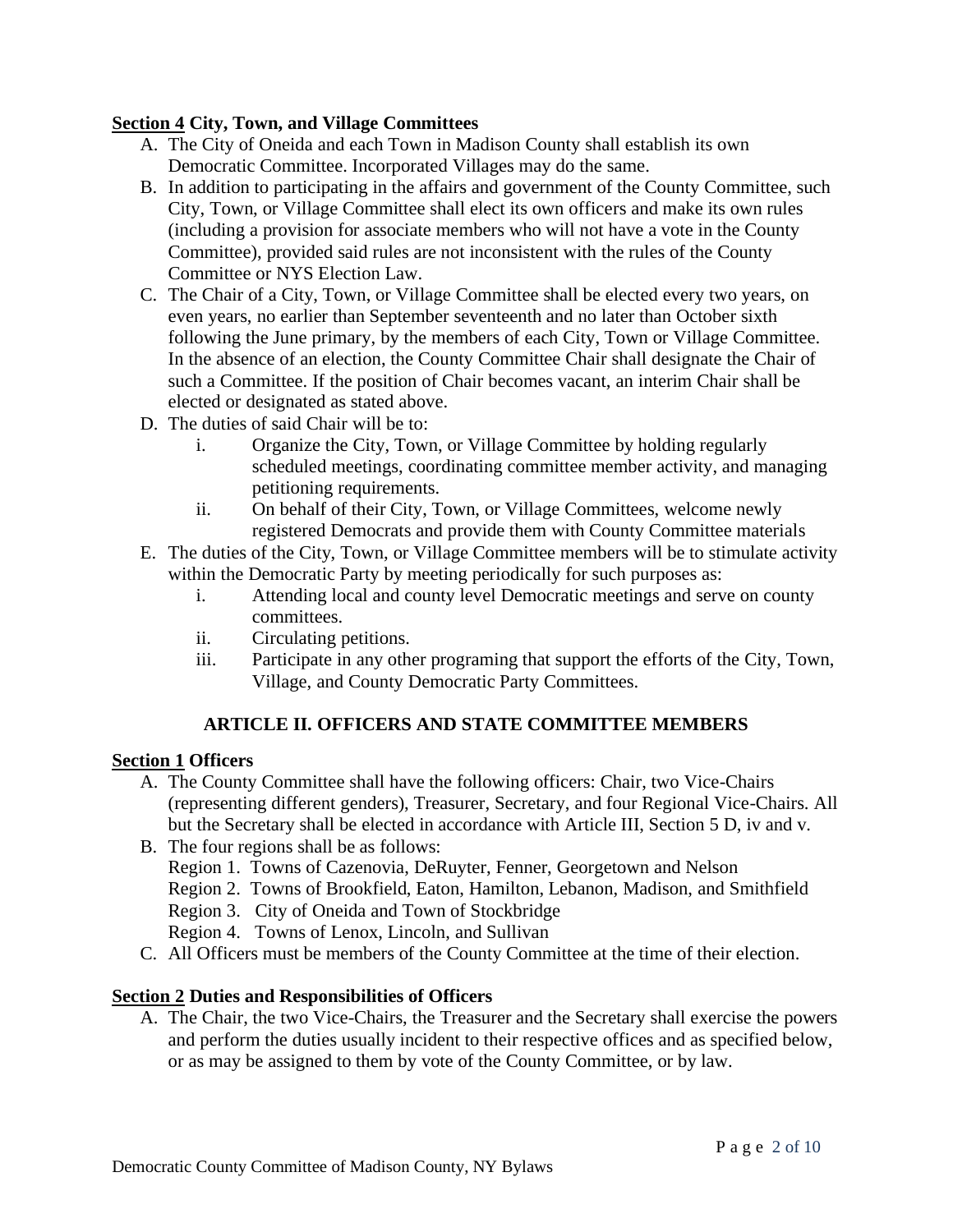- B. The Chair is the Presiding Officer of all meetings of the County Committee and the Executive Committee, an *ex officio* member of all other committees, and the recognized leader of the Madison County Democratic Party. The Chair's responsibilities include:
	- i. Run the County Committee meetings.
	- ii. Communicate with the Board of Elections.
	- iii. Build relationships with other County Committee Chairs.
	- iv. Represent the County Committee on the Democratic Rural Caucus
- C. The office of First Vice-Chair shall be held by someone who is a different gender from the Chair. The duties of the First Vice Chair include:
	- i. Performing the duties of Presiding Officer in the absence of the Chair.
	- ii. Being an *ex officio* member of two standing committees at the request of the Chair.
	- iii. The First Vice Chair shall help the Committees develop an annual Work Plan to be submitted to the Executive Committee by the end of each calendar year.
	- iv. Carrying out such other duties and responsibilities as may be determined by the Chair or the County Committee.
- D. The duties of the Second Vice-Chair include:
	- i. Performing the duties of the Presiding Officer when neither the Chair nor the First Vice-Chair are present.
	- ii. Serving as the Parliamentarian to ensure that these Bylaws and Robert's Rules of Order are followed.
	- iii. Being an *ex officio* member of two standing committees at the request of the Chair.
	- iv. The Second Vice Chair shall help the Committees develop an annual Work Plan to be submitted to the Executive Committee by the end of each calendar year.
	- v. Carrying out such other duties and responsibilities as may be determined by the Chair or the County Committee.
- E. The Treasurer has the following specific duties and responsibilities:
	- i. Maintain and archive the records of all financial transactions, including complete lists of contributors at fundraisers. Pass them on with an audit to the successor in the office of Treasurer.
	- ii. Present a financial report to every regular meeting of the County Committee and on request to the Chair and the Executive Committee.
	- iii. Comply with the campaign finance disclosure obligations under state and federal election law.
	- iv. Appoint, in consultation with the County Chair, an Assistant Treasurer who shall assist in the performance of the Treasurer's duties.
	- v. The Chair and the Treasurer shall prepare an annual administrative budget to be submitted to the Executive Committee for adoption by the end of each calendar year.
	- vi. Serve as an *ex officio* member of the Fundraising & Events Committee.
- F. The Secretary shall:
	- i. Record the Minutes of all meetings of the County Committee and Executive Committee, subject to final review by the Officer who presided at the meeting.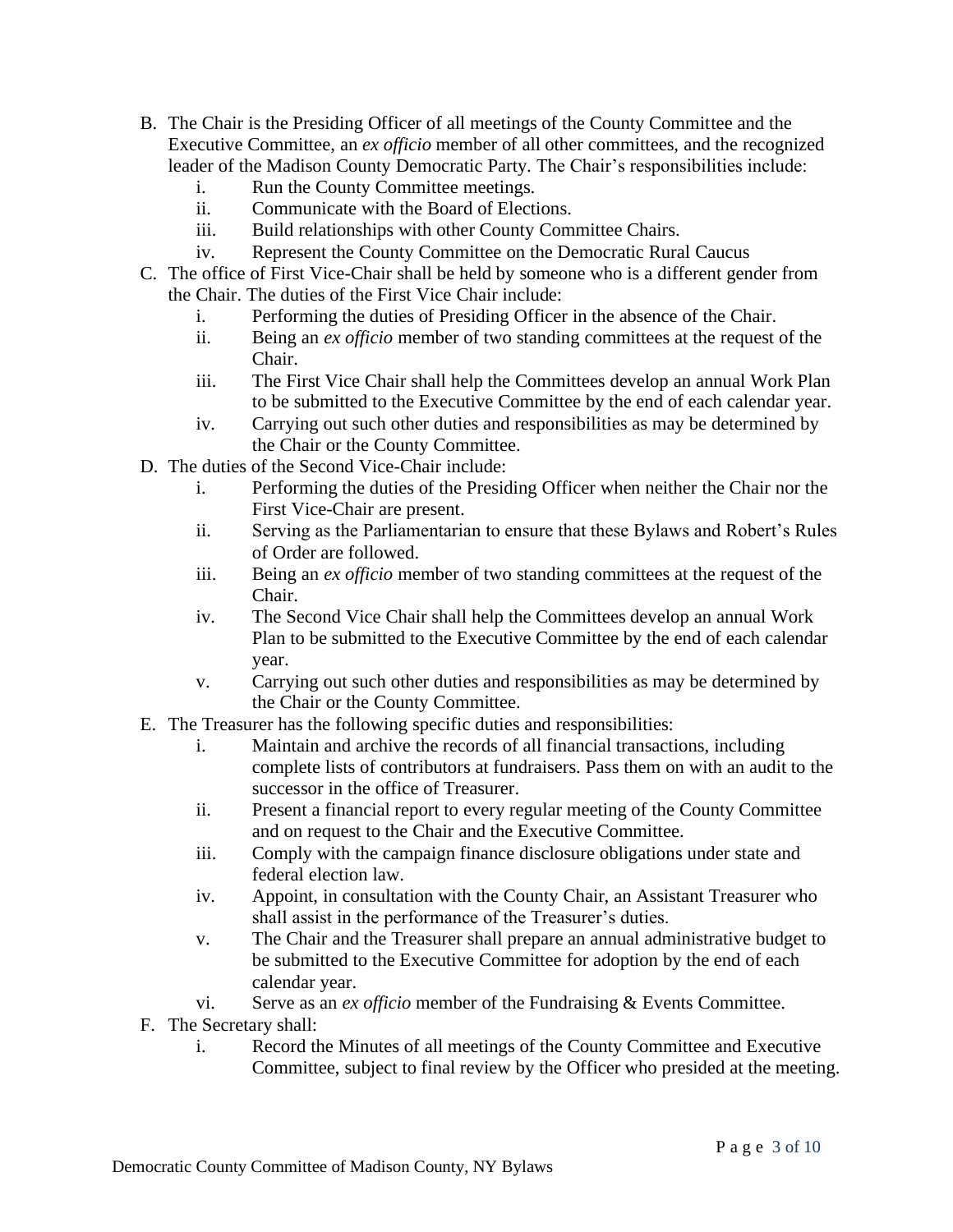- ii. Post on the website the Minutes and, at the direction of the Chair and/or Executive Committee, other official County Committee documents such as the updated County Committee membership. At the direction of the Chair, the Secretary shall distribute the Minutes to all members with the notice of the next meeting of the County Committee and/or Executive Committee.
- iii. Archive and pass on to the successor in the office of Secretary all records of the County Committee, Executive Committee, and other committees except for the financial records of the Treasurer.
- iv. Comply with the certification requirements of the Election Law.
- v. Perform such other secretarial duties as may be assigned by the Chair or County Committee.
- vi. Appoint, in consultation with the County Chair, an Assistant Secretary who shall assist in the performance of the Secretary's duties.
- G. Four Regional Vice-Chairs shall be responsible for the fostering and growth of the Democratic Party in the City, Towns and Villages of their respective Regions. Said duties shall include, but not limited to:
	- i. Work to help establish committees where they are lacking.
	- ii. Attendance at City, Town and other Party Committee meetings within their respective Regions.
	- iii. Help the City and Town chairs fill vacancies on the County Committee.
	- iv. Assist committees in candidate recruitment and coordinate between committees, candidates and the County Board of Elections to ensure proper election procedures.
	- v. Assist candidates on their campaigns and report on candidate activities to the County Committee and any committee in their respective regions.
- H. Two State Committee members, of different genders, are elected in the biennial Primary by the enrolled Democratic voters in Madison County. They represent the Madison County Democrats and the County Committee on the State Committee, the official organization of the Democratic Party of the State of New York.

# **Section 3 Nominating Committee**

- A. There shall be a Nominating Committee composed of five people to be appointed by the County Chair in consultation with the Executive Committee.
- B. The Nominating Committee shall convene not more than 90 days before the biennial organizational meeting and will disband after that meeting.
- C. The Nominating Committee shall present nominations for County Chair, two Vice-Chairs, and Treasurer to the County Committee at its last meeting to be held before the biennial organizational meeting.

# **ARTICLE III. MEETINGS**

# **Section 1 County Committee Meetings**

Meetings of the County Committee shall be held as follows:

A. **The biennial organizational meeting** in even years for the primary purpose of constituting the County Committee and electing Officers. The meeting will be held no earlier than September seventeenth and no later than October sixth following the June primary. Until such organizational meeting, the existing county committee shall exercise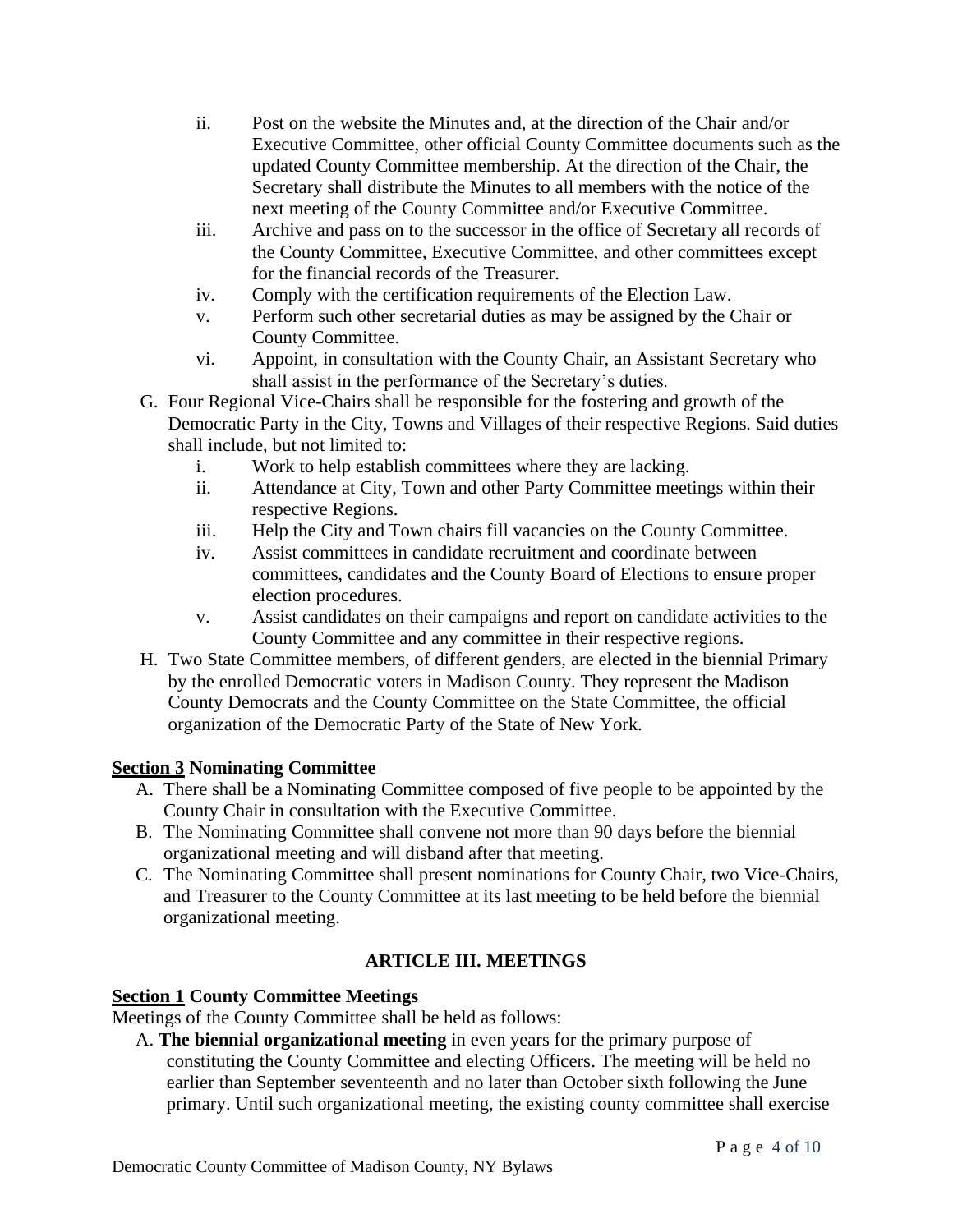all legal authority. Upon the conclusion of such organizational meeting, the new county committee shall assume all legal authority vested in the previously organized county committee.

- B. **Regular meetings** to be held no less than four (4) times per year at pre-determined times and places.
- C. **Special meetings** as may be called by the Chair, a majority of the Executive Committee, or by a written petition signed by at least 20% of the County Committee. The County Chair shall then call a meeting within 15 days thereafter, and a written notice shall set forth the time, the place, and the purpose of said meeting.

### **Section 2 Notices**

- A. Meetings of the County Committee shall be announced by written notice, which will state the time and place of the meeting. Every member of the County Committee shall receive the notice at least five (5) days in advance of such meeting. Notices may be sent to the current e-mail or post office address. Each member may request to be notified by regular mail.
- B. Notices of County Committee meetings shall include an agenda, the minutes of the previous regular meeting and any special meetings. They shall also include the minutes of Executive Committee meetings held since the last meeting of the County Committee. The notice of a special meeting shall state the purpose of such meeting.
- C. The text of substantive motions and resolutions to be presented at the meeting must be included in the notice in order to be submitted for a vote.

### **Section 3 Quorum**

- A. A quorum for regular and special meetings of the County Committee shall be 20% of its members, and no business shall be transacted at any meeting that lacks a quorum.
- B. The quorum for the biennial organizational meeting shall be 20% of the members of the County Committee elected at the preceding primary.

#### **Section 4 Voting**

- A. A majority vote of the County Committee members present in person at any meeting of the County Committee shall be sufficient to carry any motion or resolution that is legally made at such meeting, unless otherwise provided herein.
- B. The presiding officer shall vote only in the case of a tie.
- C. Vacancies in County Committee positions shall be filled at regular meetings by a vote of 60% of the County Committee members present.
- D. Vacancies in the position of Regional Vice-Chair shall be filled during a brief recess of a regular meeting by a vote of 60% of the respective Region's County Committee members present.
- E. There shall be no voting by proxy.

# **Section 5 Order of Business and Procedures**

- A. All meetings of the County Committee and its subordinate committees shall be conducted according to Robert's Rules of Order Newly Revised, unless specified otherwise.
- B. All registered Democrats are welcome to attend County Committee meetings.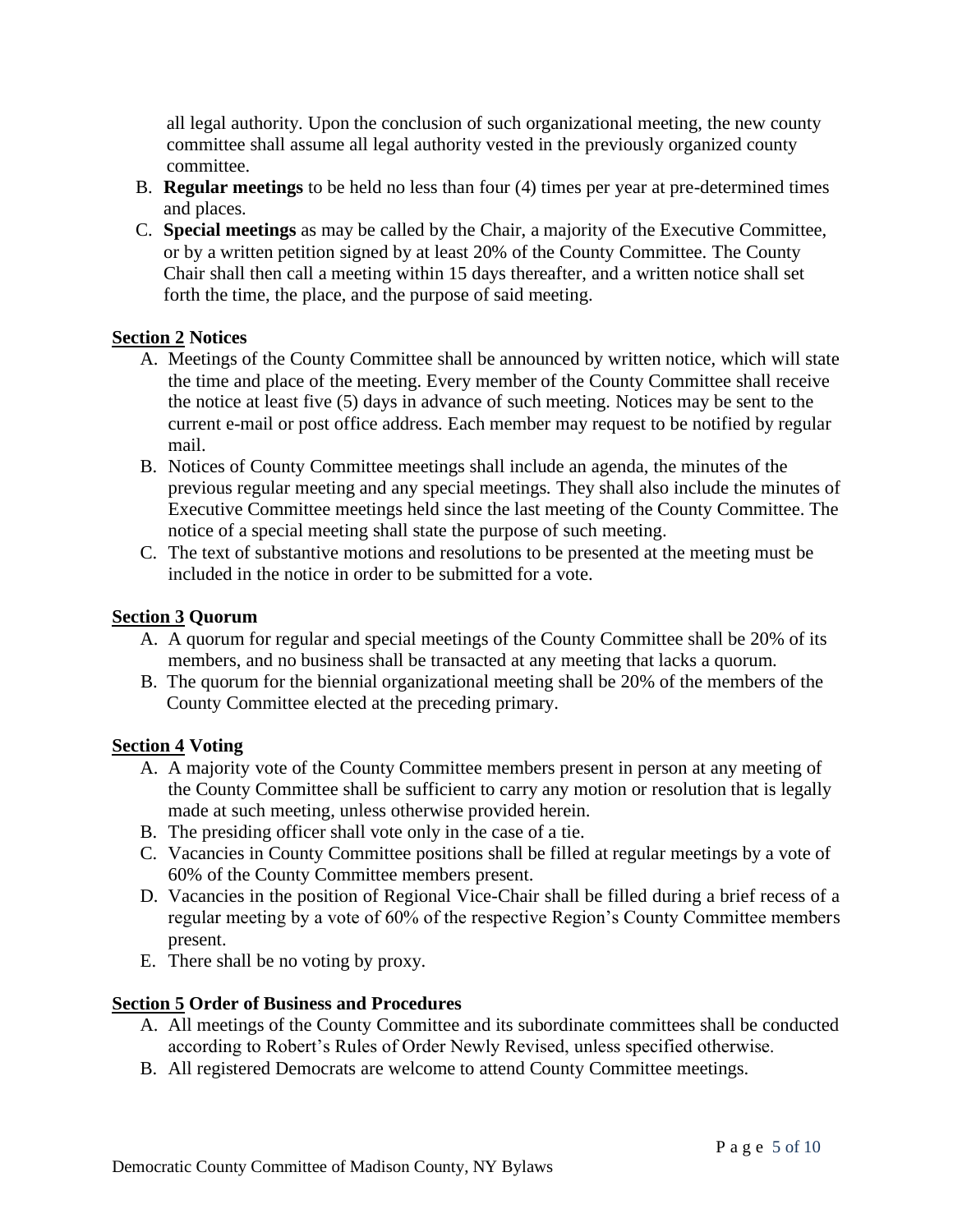- C. Regular meetings of the County Committee are conducted according to the following order of business, unless the presiding officer otherwise directs:
	- i. Call to order Secretary's report
	- ii. Treasurer's report
	- iii. Report of the State Committee
	- iv. Reports of Regional Vice-Chairs for Regions 1, 2, 3 and 4
	- v. Unfinished Business
	- vi. Report of Executive Committee
	- vii. Reports of other committees
	- viii. Filling of Vacancies
	- ix. New Business
- D. Special meetings are opened by the Chair with the call to order and limited to the purpose for which the meeting is called.
- E. The biennial organizational meeting, which constitutes the new County Committee for a term of two years following the primary in which the members were elected, shall adhere to this order of business:
	- i. The current Chair shall call the meeting to order, preside until the new Chair has been elected, and present a comprehensive report.
	- ii. The current Treasurer shall present a comprehensive report.
	- iii. The current Secretary shall read the roll of the duly elected members of the County Committee, as certified by the Board of Elections. Only the elected members present shall be able to vote at this meeting.
	- iv. Following the report by the Nominating Committee and any further nominations from the floor, the County Committee as a whole shall elect the Chair, the two Vice-Chairs, and the Treasurer.
	- v. The Chair appoints the Secretary, subject to the approval of the County Committee.
	- vi. Each of the four Regional Vice-Chairs shall be elected separately by the County Committee members from their respective Region during a brief recess of the biennial organizational meeting.
	- vii. Following these elections of officers, the elected County Chair shall conduct the meeting and determine the remaining order of business, which may include the filling of vacancies.

#### **Section 6 Vacancies**

- A. In case of death, declination, disqualification, removal from the district or removal from office of a member of the County Committee or State Committee, or the continued absence of a member without good reason, or the failure of a district to elect a member including by reason of a tie vote, vacancies created thereby shall be filled at regular meetings of the County Committee.
- B. The chair of the respective Town or City Committee affected shall propose a qualified person to fill the vacancy within two months of its creation. Otherwise, the County Committee may fill the vacancy on its own motion.
- C. A proposed member must be present at the meeting in order to be nominated and elected by the County Committee in accordance with the provision in Article III, Section 4C.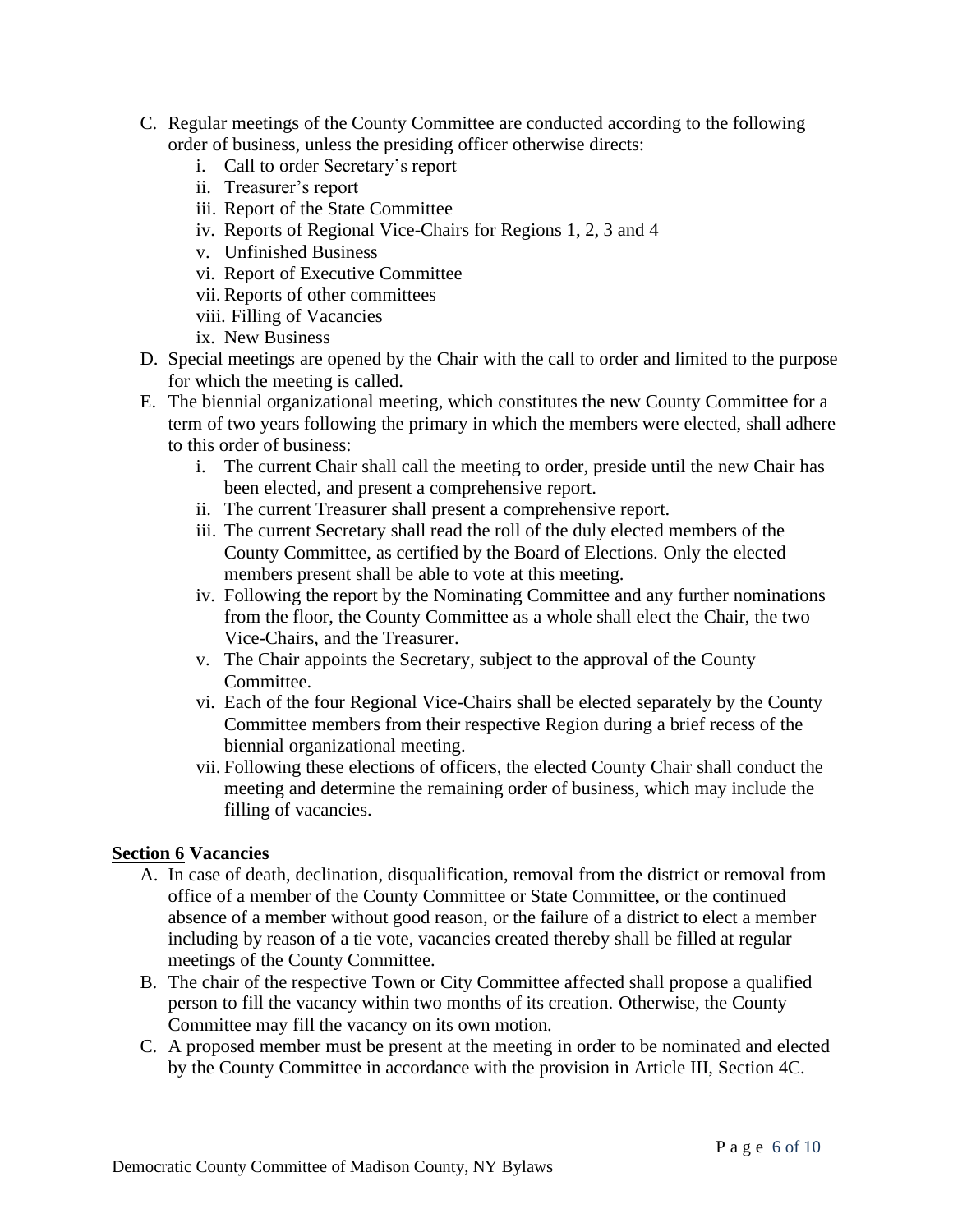# **ARTICLE IV. COMMITTEES**

#### **Section 1 Standing Committees**

- A. There shall be the following Standing Committees of the County Committee: Executive Committee, Fundraising & Events Committee, Communications Committee, Candidate Recruitment & Campaign Support Committee, Membership Committee, and such other Standing Committees as shall be established by the County Committee. The Chair of each Committee must be a member of the MCDC.
- B. Except as otherwise provided, the County Chair shall appoint the chair and the members of all Standing Committees following consultation with the Executive Committee.
- C. Subject to the approval of the County Chair and Executive Committee, each Standing Committee may recruit active Democrats who are not current members of the County Committee, provided that the chair and a majority of its members shall be members of the County Committee.
- D. To the extent feasible, each Standing Committee shall have diverse representation by gender, age, and county geography.

### **Section 2 Special Committees**

- A. The County Chair, in consultation with the Executive Committee, may establish temporary committees for specific purposes.
- B. Special Committees shall include, but not be limited to, a Nominating Committee to propose a slate of officers to the biennial organization meeting and committees to organize special events or address specific policy issues.
- C. The chair and members of Special Committees are appointed and charged by the County Chair in consultation with the Executive Committee.
- D. The chair and a majority of its members shall be members of the County Committee. Other members may be recruited from the ranks of enrolled Democratic voters.

# **ARTICLE V. EXECUTIVE COMMITTEE**

#### **Section 1 Composition**

The Executive Committee shall consist of at least 15 voting members and one non-voting member as follows:

- A. The Officers of the County Committee, including the Chair who shall preside at meetings; the two Vice-Chairs who shall preside as provided for in Article II, Section 5; the Treasurer; the Secretary who shall serve as secretary; and the four Regional Vice-Chairs.
- B. The two members of the State Committee representing Madison County.
- C. The preceding County Chair who shall be a non-voting member.
- D. The chairs of the activated standing committees.

### **Section 2 Duties and Responsibilities**

The Executive Committee advises and assists the County Chair and takes emergency actions subject to approval by the County Committee.

A. Regular duties and responsibilities: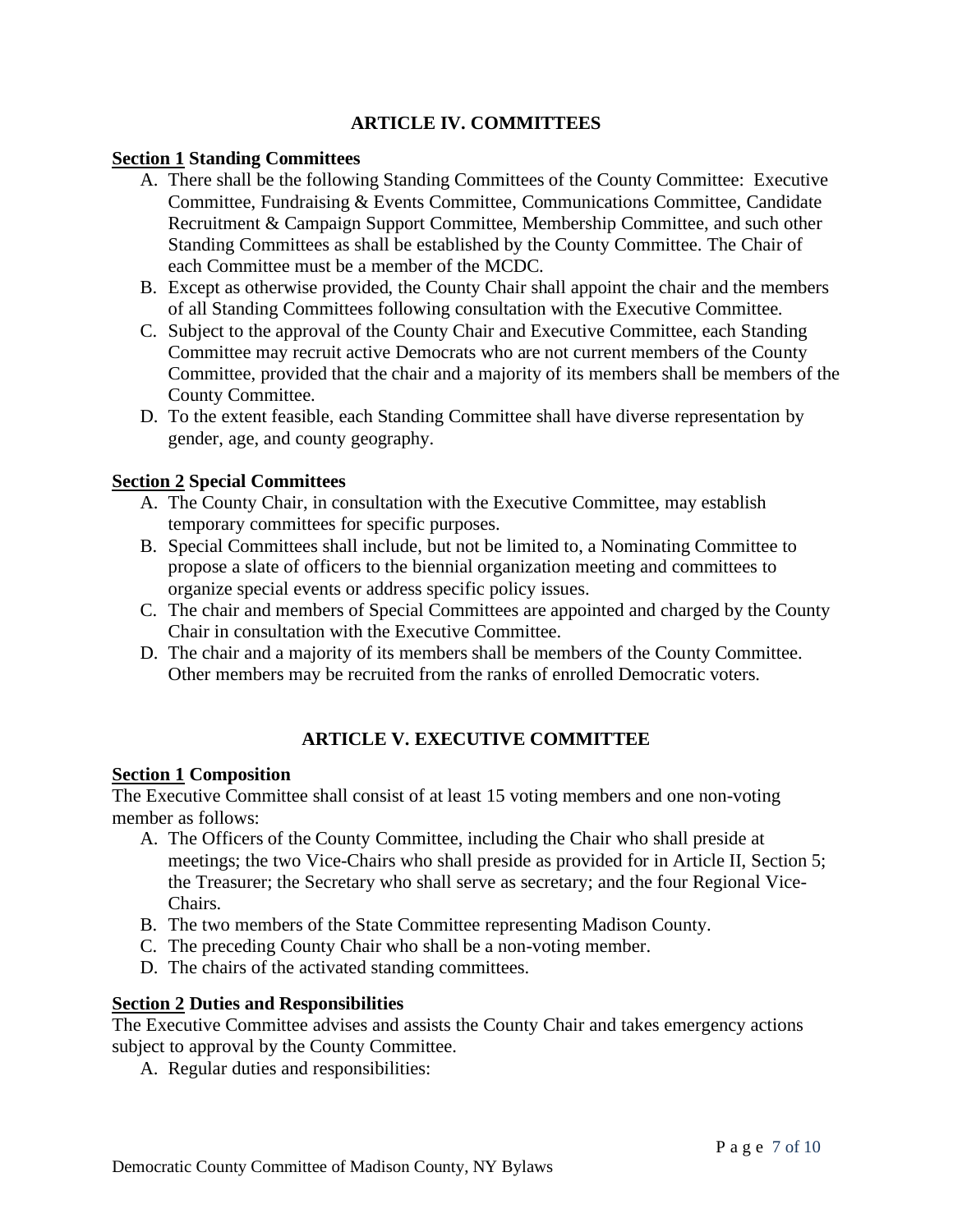- i. To assist the County Chair in setting the date and the agenda for regular and special meetings of the County Committee.
- ii. To receive and review reports from the Standing Committees and Special Committees of the County Committee.
- iii. To develop a master plan of the Party for each calendar year.
- iv. To propose motions and resolutions for consideration and adoption by the County Committee.
- v. To keep in direct contact with the Democratic Supervisors and other elected Democratic county officials.
- vi. The Committee shall conduct an annual audit of the Treasurer's accounts and records.
- B. Special duties:
	- i. To approve expenditures of funds deemed an emergency.
	- ii. To interview candidates for elected public office.
	- iii. To recommend candidates for appointment to positions for terms specified by law or by the County Committee. No such recommendation shall be made by the County Chair without prior consultation with the Executive Committee, except as provided below in items iv. and v.
	- iv. When, in the judgment of the County Chair, an emergency exists with respect to the Chair's recommendation for an appointment to a position, the Chair may act without convening the Executive Committee, provided its members have been consulted by e-mail or phone.
	- v. All temporary or hourly rated jobs may be filled by the County Chair or the Chair's designee, without the prior vote of approval by the Executive Committee.

# **Section 3 Meetings and Procedure**

- A. The Executive Committee shall meet as follows:
	- i. When called by the County Chair on the Chair's motion or when directed to do so by a vote of the Executive Committee or a written request of no less than 50% of its members.
	- ii. Except in an emergency, the Chair shall give written notice at least 5 days in advance, specifying the time, date, place, and purpose.
	- iii. The written minutes of the Secretary of the Executive Committee shall be posted on the website and distributed to the full Committee prior to the next meeting.
- B. Procedure
	- i. A quorum of the Executive Committee shall be a majority of the members entitled to vote thereat. There shall be no proxy voting on the Executive Committee.
	- ii. Action by the Executive Committee shall be by a majority of all members entitled to vote, whether present or not.
	- iii. No member of the Executive Committee shall have more than one vote on the Executive Committee.

# **ARTICLE VI. OTHER STANDING COMMITTEES**

# **Section 1 Fundraising & Events Committee**

Membership shall consist of MCDC members and other registered Democrats as appropriate.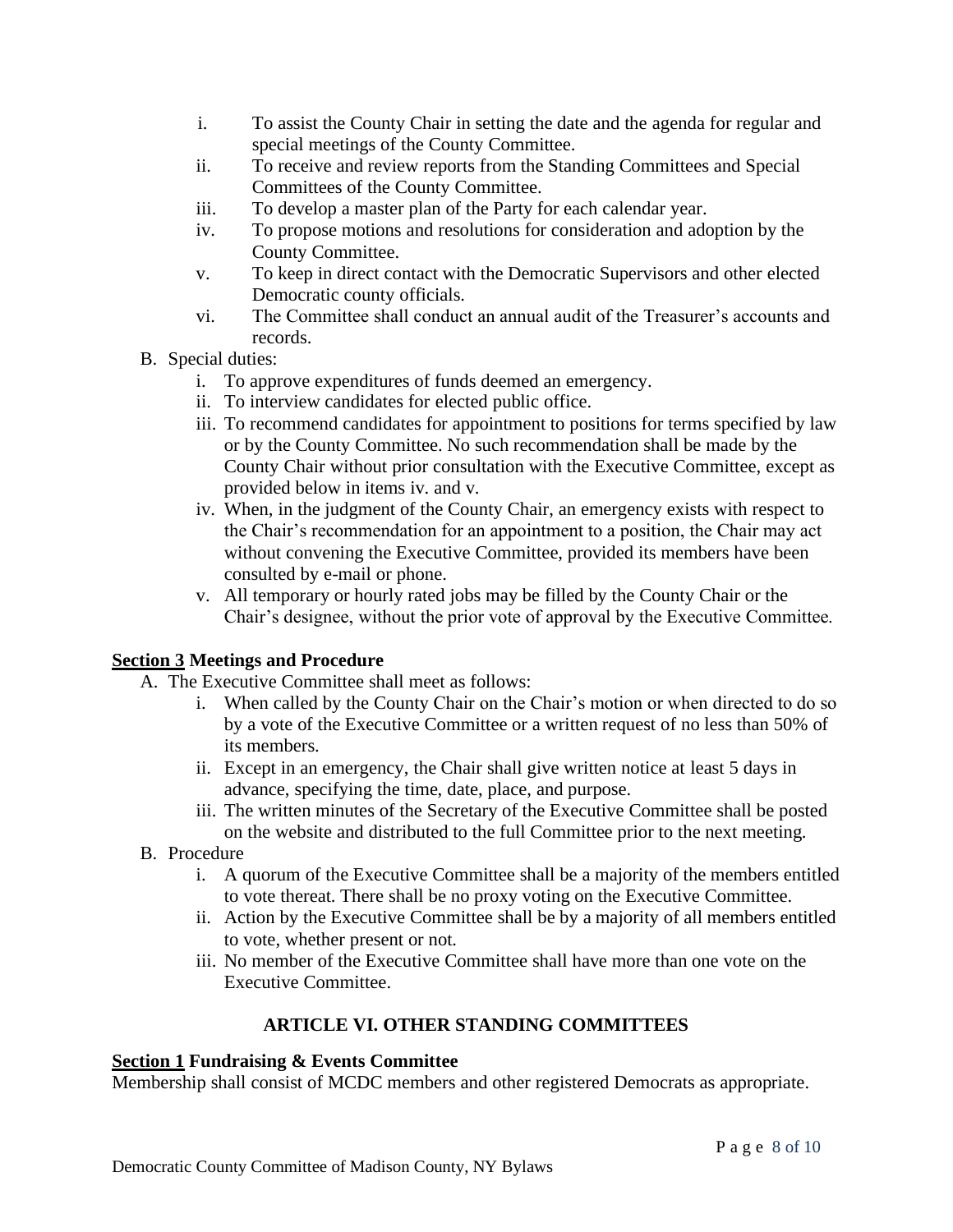- A. The Committee shall be responsible for fundraising in support of the County Committee's ordinary expenses and its campaign contributions to local, state, and federal candidates.
- B. The Treasurer shall be an *ex officio* member.
- C. The Committee shall conduct an annual audit of the Treasurer's accounts and records.
- D. The Committee shall keep a list of all donors to be made available to other committees as appropriate.

# **Section 2 Communications Committee**

The committee shall develop communication strategies and shall coordinate/promote the visibility of the Democratic Party in Madison County.

- A. Membership shall consist of MCDC members and other registered Democrats as appropriate.
- B. These communication modes shall include, but not be limited to, digital, print, and social media. The committee's outreach shall include publicizing the County Committee's actions, fundraisers, candidates for public office, and campaign events.
- C. The committee shall coordinate with town chairs, regional chairs, the Executive Committee members, and committee chairs on a unified communications strategy.

# **Section 3 Candidate Recruitment & Campaign Support Committee**

The committee, in conjunction with the local committees, shall assist registered Democrats in Madison County with exploring and running for local office. Membership shall consist of MCDC members and other registered Democrats as appropriate.

Responsibilities shall include:

- A. Creation of regional & county-wide workshops to promote effective campaigning techniques.
- B. Coordinating petitioning with the Regional Chairs for distribution and collection of county-wide races.
- C. Assisting in developing effective GOTV efforts.

# **Section 4 Membership Committee**

The committee shall consist of MCDC members and other registered Democrats as appropriate. The Democratic Deputy Commissioner of the Madison County Board of Elections shall be invited to be an *ex officio* member.

Responsibilities shall include:

- A. Maintaining a current MCDC membership list, as well as a current list of registered Democrats in Madison County.
- B. Welcoming newly registered and enrolled Democrats, directing them to county and local websites, putting them in contact with their local committee chair, encouraging their participation in party activity, and providing an information packet for new MCDC members.
- C. Promoting Democratic visibility by assisting with participation in parades, farmers' markets and other public forums.
- D. Following County Board of Supervisors issues and agendas and reporting to the full County Committee on action items for members.